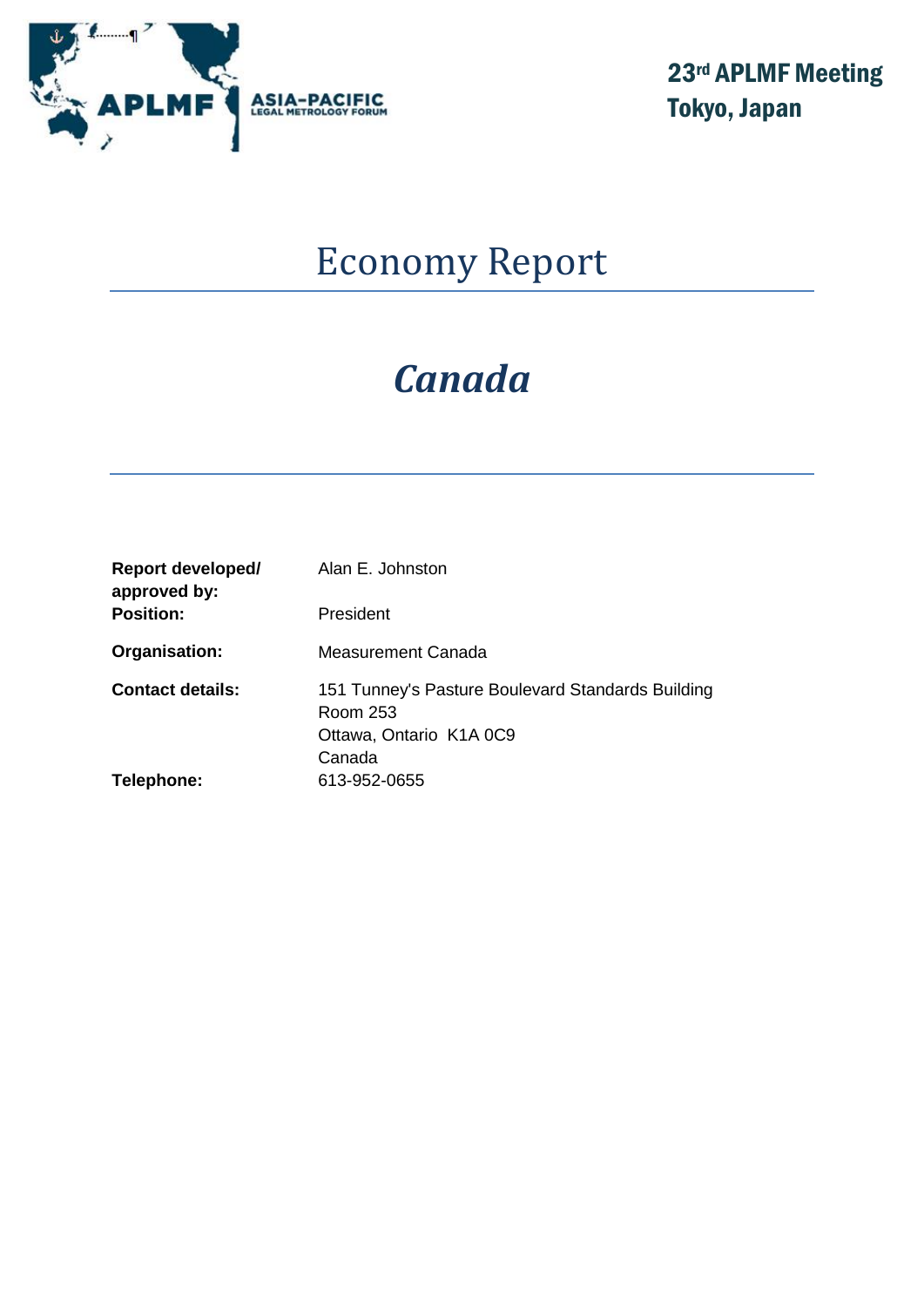The main Federal statues governing legal metrology are the:

*Weights and Measures Act (R.S.C 1985); Electricity and Gas Inspection Act (R.S.C 1985); and the Consumer Packaging and Labelling Act (R.S.C.1985).*

The government bodies responsible for the application of these acts (all part of the Department of Innovation, Science and Economic Development Canada) update and publish regulations which have legal force. These regulations are entitled the:

*Weights and Measures Regulations (1974); Electricity and Gas Inspection Regulations (1986); and Consumer Packaging and Labelling Regulations (1985).*

Measurement Canada, an agency of the federal department of Innovation, Science and Economic Development Canada, has exclusive national responsibility and authority for legal metrology activities in Canada.

The agency is composed of several Directorates, including Engineering, Innovative Services, and Program Development. The Program Development Directorate is comprised of two Divisions, the Weighing and Measuring Division and the Utility Metering Division. The Program Development Directorate is responsible for the development of requirements and programs (this includes making legislative or regulatory amendments, developing specifications and establishing approaches for marketplace monitoring) to minimize inaccurate measurement and inequity in the trade of goods and services provided on the basis of measurement. It also establishes metrological policies and procedures for the approval, verification, re-verification, installation and use of measuring devices and establishes enforcement policies and marketplace monitoring programs.

The Engineering and Laboratory Services Directorate, besides assisting in the development of Specifications and Procedures, is responsible for the examination and approval of prototype weighing and measuring machines and prototype electricity and gas meters and metering devices used in trade. The directorate also has the responsibility to calibrate and certify measurement local standards used by government and authorized service providers.

The Innovative Services Directorate is responsible for the development, implementation and review of alternative service delivery mechanisms. This includes the development of mutual recognition agreements with the United States (National Conference on Weights and Measures - NCWM) for the approval of certain prototype devices. The directorate is also responsible for industry accreditation and registration programs that delegate specified mandated inspection activities to private sector organizations (commonly known as authorized service providers) which meet Measurement Canada's requirements.

Measurement Canada fulfils its mandate through a field inspection program carried out by inspection staff located in its three Regions and 9 Districts, certification of test equipment used by industry and government inspection personnel, verifying the accuracy and appropriate usage of weighing and measuring devices used in trade, verifying the net quantity of commodities sold on the basis of measure, resolving trade measurement complaints from consumers, examination and verification of meter performance prior to use, periodically re-verifying meter performance, and performing on site verification of complex measuring systems. The regions are also responsible for administering the accreditation and registration programs, including close monitoring of authorized service providers. Measurement Canada also investigates and arbitrates measurement disputes between the buyers and sellers of electricity and gas.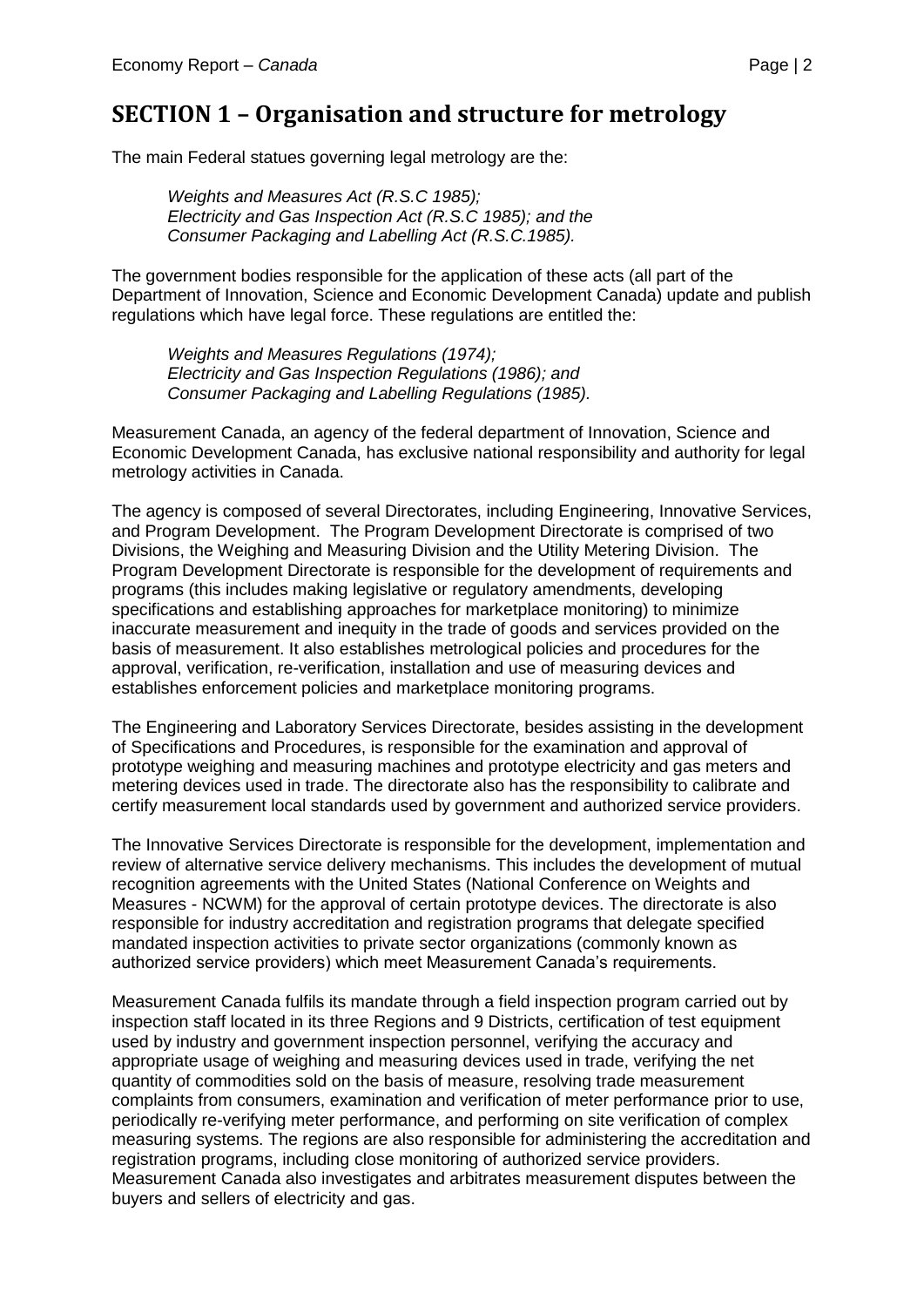## **USE OF ALTERNATIVE SERVICE DELIVERY MECHANISMS**

Alternative Service Delivery Mechanisms are used for many inspection and certification activities traditionally performed by Measurement Canada.

#### **Accreditation and Registration Programs for Device Inspections**

Measurement Canada has two programs that permit other organizations to inspect and certify measuring devices under the authority of the *Weights and Measures Act* or the *Electricity and Gas Inspection Act*.

The Accreditation Program was launched in 1986 for Electricity and Gas organizations and was expanded in 1995 to include Weights and Measures organizations. An accredited organization must document, establish and maintain a quality management system which meets the requirements of Measurement Canada's accreditation standard, S-A-01 - Criteria for the Accreditation of Organizations to Perform Inspections Pursuant to the *Electricity and Gas Inspection Act* and the *Weights and Measures Act*. These requirements are modelled after the ISO 9001 standard. In addition, technicians in Weights and Measures accredited organizations must pass mandatory theoretical and practical evaluations.

Organizations accredited by Measurement Canada are not limited in terms of which trade sectors they can offer their inspection services in. An accredited organization can certify any device under the scope of its accreditation regardless of the sector that the device is used in. To ensure compliance, the quality management system established by an accredited organization is subject to an annual surveillance and product audit by Measurement Canada.

The Registration Program was launched for Weights and Measures organizations in April 2004. This program also authorizes organizations to inspect and certify measuring instruments under the authority of the *Weights and Measures Act*. Initially, stakeholders in the downstream petroleum sector, including vulnerable parties, asked for the development and implementation of such a program. The Registration Program has since been expanded to include other sectors of the economy. The Registration Program is offered only following a consensus of the stakeholders of a given trade sector. The program scope is limited to the inspection of measurement equipment used in the trade sectors identified in the Registration Terms and Conditions. These Terms and Conditions also stipulate the requirements to be met by organizations seeking registration.

Organizations registered by Measurement Canada must have its technicians attend and successfully complete the mandatory Measurement Canada theoretical training. All potential recognized technicians must successfully pass theoretical and practical evaluations by Measurement Canada prior to becoming recognized. In addition, as there is no requirement for the implementation of a quality management system in the Registration Program, there is more frequent Measurement Canada monitoring of recognized technicians working for registered organizations than there is for recognized technicians working for accredited organizations.

Both the Accreditation and Registration Programs are open to organizations in Canada, the United States, and Mexico.

Delegation of Authorities Program for Measuring Apparatus and Test Equipment Calibration In May 2003, Measurement Canada launched a program permitting the calibration by other organization of certain measuring apparatus and test equipment utilized under the *Electricity and Gas Inspection Act*. The present scope of this program applies to the calibration and recertification of electricity meter calibration consoles and the calibration and certification of pressure, temperature and dimensional standards used in the natural gas sector. Program requirements are established in C-D-01 - Conditions for the Delegation of Authority for the Calibration and Certification of Measuring Apparatus and Test Equipment Pursuant to the *Electricity and Gas Inspection Act*.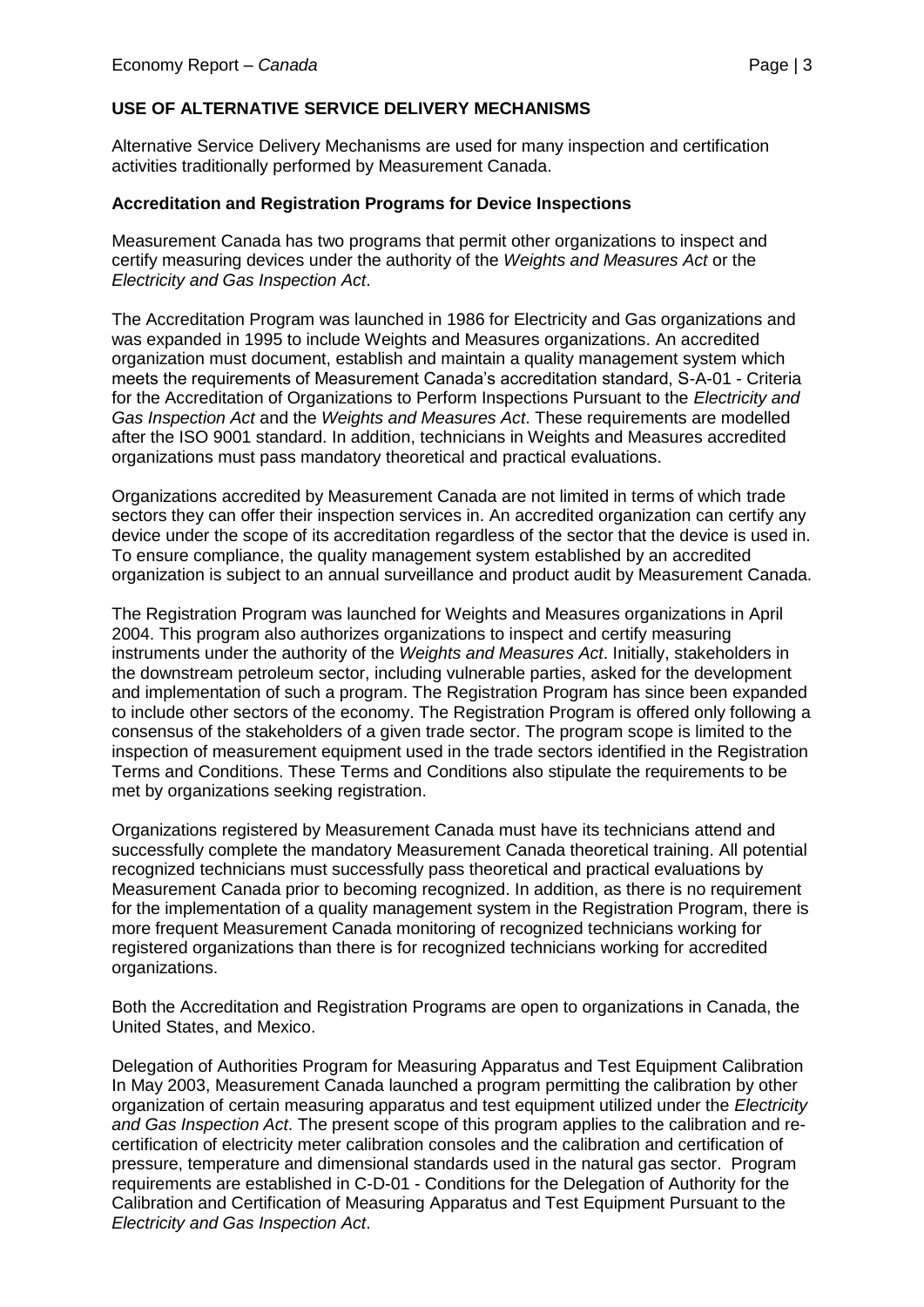Two other alternative service delivery mechanisms exist as follows:

- RC-01 Conditions and Administrative Requirements for the Recognition Program of Calibration Results from CLAS Laboratories, which sets out the conditions and requirements to be met by ISO 17025 CLAS Laboratories to have their calibration results for mass and temperature standards recognized by Measurement Canada in order to be certified pursuant to the *Weights and Measures Act*. Section 7.1 below describes the CLAS program.
- RT-01 Conditions and Administrative Requirements for the Recognition of Test Results from ISO 17025 Accredited Test Facilities, which permits the recognition of test results from ISO 17025 accredited test facilities, for the testing of previously approved electricity meters which have been modified and are being re-submitted for approval purposes.

# **SECTION 2 – Key activities of 2015/16**

### **Implementation of Legislative and Regulatory Amendments - Mandatory Inspections and Compliance and Enforcement**

Amendments to the *Weights and Measures Act* and regulations came into effect on August 1, 2014, establishing mandatory inspections in eight sectors of the marketplace: retail petroleum, retail food, dairy, downstream petroleum, fishing, forestry, grain and field crops, and mining. Since the coming into force of these provisions the number of inspections in the marketplace has increased almost threefold to more than 136,000 inspections per year. Measurement Canada anticipates that this number will reach approximately 250,000 inspections per year once fully implemented.

Measurement Canada's priority has been to implement the mandatory inspection frequencies and ensure that measuring device owners are educated regarding their new legal obligation to have their devices regularly inspected. This priority will do more to contribute to a fair, efficient and competitive marketplace by causing measurement issues to be detected and corrected. A pilot project to promote compliance in instances where nonapproved devices are being used for trade measurement purposes was established and implemented in early 2016. This pilot project was used to ensure uniformity in the application of administrative monetary penalties moving forward. So far, two notices of violation, each for \$500, have been issued and paid. Moving forward Measurement Canada anticipates greater use of Administrative Monetary Penalties in order to promote compliance.

# **Authorized Service Providers for device inspections**

Measurement Canada relies heavily on the use of Alternative Service Delivery in order to fulfill its mandate. As of August 31, 2016, there were 223 organizations authorized to perform inspections of mass, volume, electricity and natural gas measuring devices on behalf of Measurement Canada (MC).

The majority of these organizations are located across Canada but 9 are located in the United States and Mexico. All authorized organizations were closely monitored and subject to audits and follow up inspections.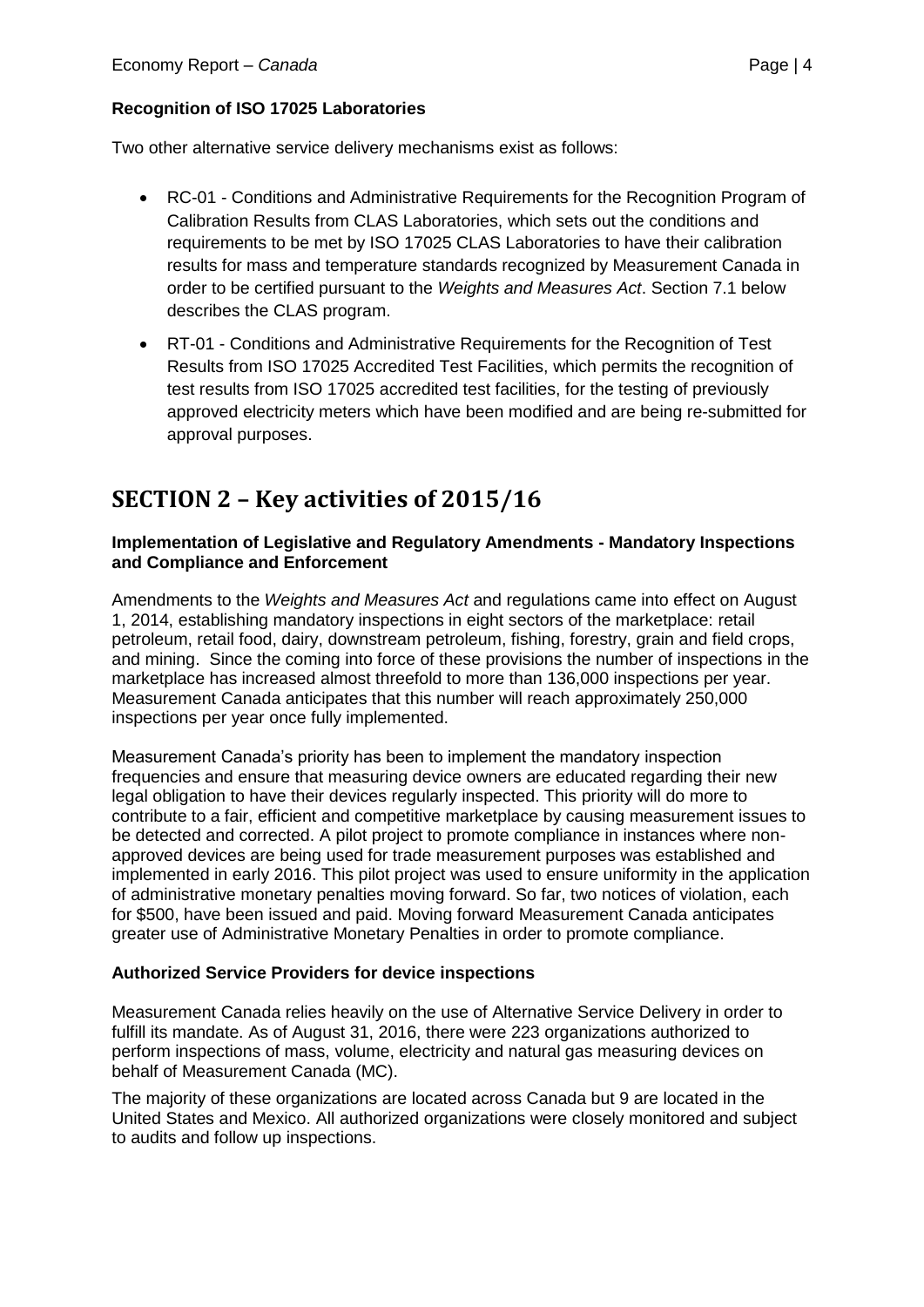#### **Introduction of an Online Reporting Application for Inspection Activities**

Measurement Canada has introduced and Online Reporting Application (ORA). ORA is a web-based application used by Measurement Canada inspectors and authorized service providers to report the results of scale, gas pump and other measuring device inspections. The application automatically issues a Device Examination Certificate to device owners via email outlining the results of their inspection and indicating if corrective action is required. Data reported through ORA is transferred to Measurement Canada's inspection results database (STARS).

As well, Measurement Canada recently introduced web services functionality in ORA. This functionality enables the uploading of inspection results data directly from an authorized service provider's database to ORA. Device Examination Certificates are still issued by ORA.

#### **Timber Dimensional Measuring Devices (TDMD)**

Measurement Canada (MC) published the Terms and Condition (T&C) for the Evaluation of Timber Dimension Measuring Devices (TDMD) in the early summer of 2014. The first TDMD technology was approved for use in Canada in December 2015. The use of log scanning technology has the potential to revolutionize the measurement of timber in the forestry industry and improve the measurement accuracy of this increasingly scare and precious resource.

#### **2016 OIML Activities: Electricity Meters TC 12 – R46**

Measurement Canada is currently in the process of updating existing electricity meter approval specifications, in part to adapt R 46 requirements, but as well to address various other legal metrology issues pertaining to the Canadian electricity marketplace. This includes investigating the impact of harmonic content on measured values.

Harmonic content is becoming increasingly prevalent with the use of consumer electronics and power saving appliances, and this is having an increasingly significant impact on accuracy and equity in electricity trade measurement. Traditionally, meters in Canada (and much of the world) have been assessed at sinusoidal conditions and consequently, differing meter designs and methodologies will all produce the same measurement values. However, in varying and diverse real world conditions, different meters will produce different measurement values.

TC-12 will determine how to best address this issue in a possible revision to R 46.

#### **Electric Vehicle Charging Stations (EVC Stations)**

Recent initiatives have been introduced by some federal departments, provincial governments and regional municipalities to install advanced transportation technologies such as electric vehicle charging stations as part of a growing trend to invest in clean technology alternatives for consumers. Many of the electric vehicle charging stations being installed are designed with measurement systems involving new technology, which has raised questions about the applicable federal measurement statutes administered and enforced by Measurement Canada to which these devices would be subject.

The total number of registered chargers in Canada is approximately 3000 but this number is increasing rapidly every day and does not include most of the residential chargers. Revenue models for EV charging stations will likely vary from region to region depending on the local regulations pertaining to who can and cannot offer electricity for resale.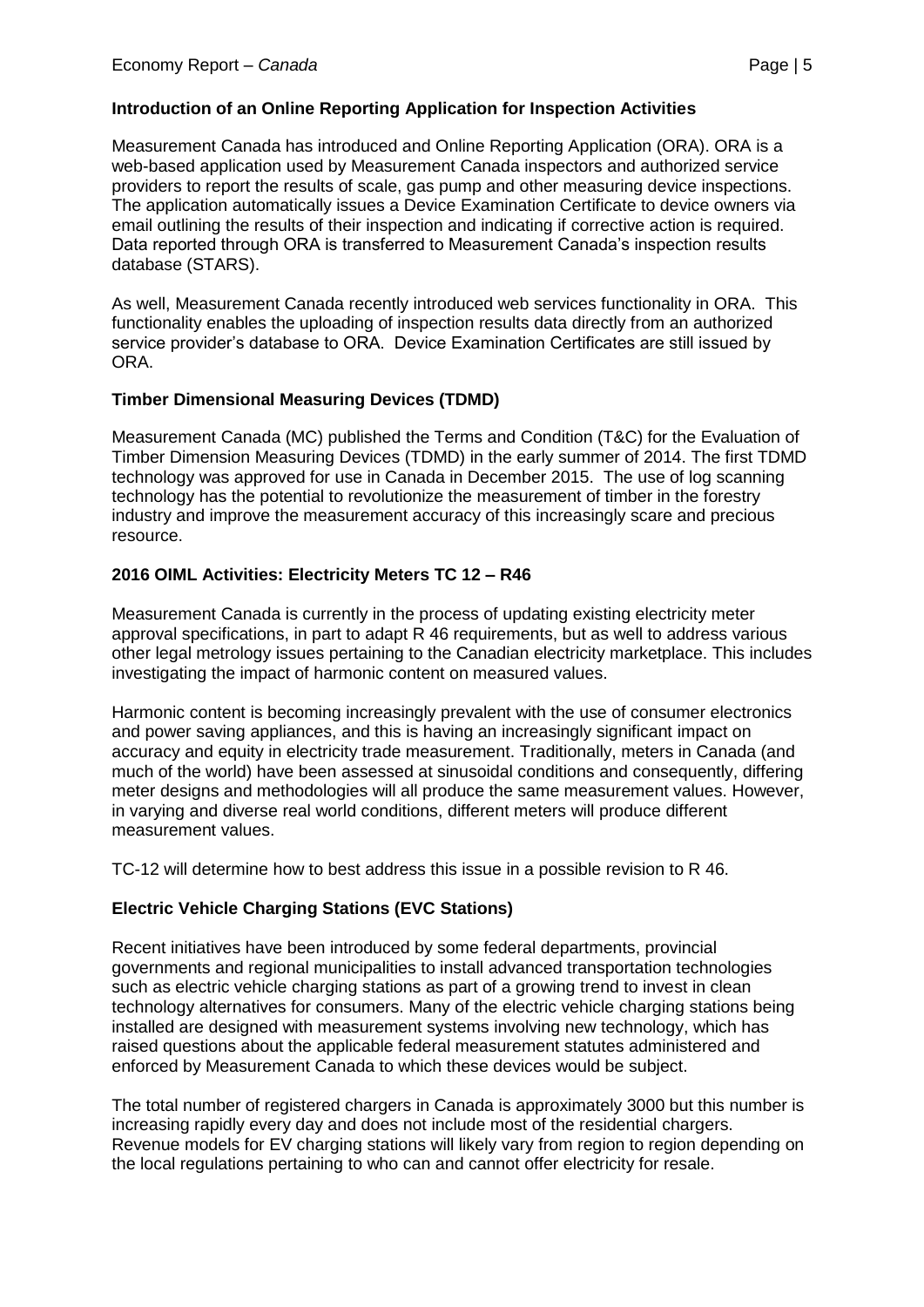Some of the common revenue models are explained below for commercial/public charging operations:

- *Free parking. Free Charging*. In this scenario, the parking lot operator would install a charging station for the benefit of its customers. An example of this would be a store or hotel installing a charging station as a means to attract customers.
- *Paid Parking. Free Charging*. In this scenario, the parking lot operator would charge a flat rate for the parking stall which would include power for PEV charging.
- *Flat Rate Charging Fee or Time Based.* Unlimited charging for a flat fee or charges based on a set rate per minute.
- *Metered Charging* Users charged per kilowatt hour (kWh) of electricity supplied.

The application of either the *Electricity and Gas Inspection Act* (EGIA) or the *Weights and Measures Act* (WMA) will be largely dependent on the intended use of the measuring device. With respect to EVC stations, Measurement Canada's mandate is restricted to the *Metered Charging Time Based* models.

### **LED and Adaptive Controls in street lighting**

Cities and municipalities are being encouraged by government regulators to reduce energy consumption for all of their facilities, including street lighting. Traditionally, the billing charges applied by utilities for energy consumed by street lights in a city or municipal region were not done by direct measurement. One method used by utilities applies power consumption ratings that are converted to kilowatt-hours through a factor and creating billing to the appropriate electricity rate in \$/kWh. Another billing method applies a calculated charge depending on the size and number of light fixtures. It should be noted that the flat rate billing of unmetered street lighting loads can vary from one jurisdiction to another.

To reduce energy consumption, many cities and municipalities are replacing high intensity discharge street lighting fixtures with solid state luminaires utilizing light emitting diodes (LEDs). The combination LED street lighting and adaptive controls also provide new innovative billing options for the electricity utilities. There are examples of electricity utilities using adaptive control data (voltage, current and power factor information) to verify flat rate street lighting billing. Other LED and adaptive control street lights incorporate meters that measure the actual consumption of electricity. Using adaptive control data or a metered street light would enable street light asset owners to more accurately pay for the energy actually consumed, while obtaining additional cost savings associated with the application of street light dimming or shut-off applications that are not typically available in traditional street light use and billing models.

However, current street light meter designs have encountered significant compliance issues with the applicable federal measurement statutes administered and enforced by Measurement Canada to which these devices would be subject (e.g., problem with the location of a required meter display when the meter is mounted at the top of a street light pole). Cities, municipalities, LED adaptive control suppliers and street light meter manufacturers are working with Measurement Canada to identify regulatory solutions. As a practical interim alternative to ensure accuracy, the electricity utility can measure the energy consumption of various street lighting installations using a Measurement Canada approved meter and compare that data to the corresponding adaptive control data.